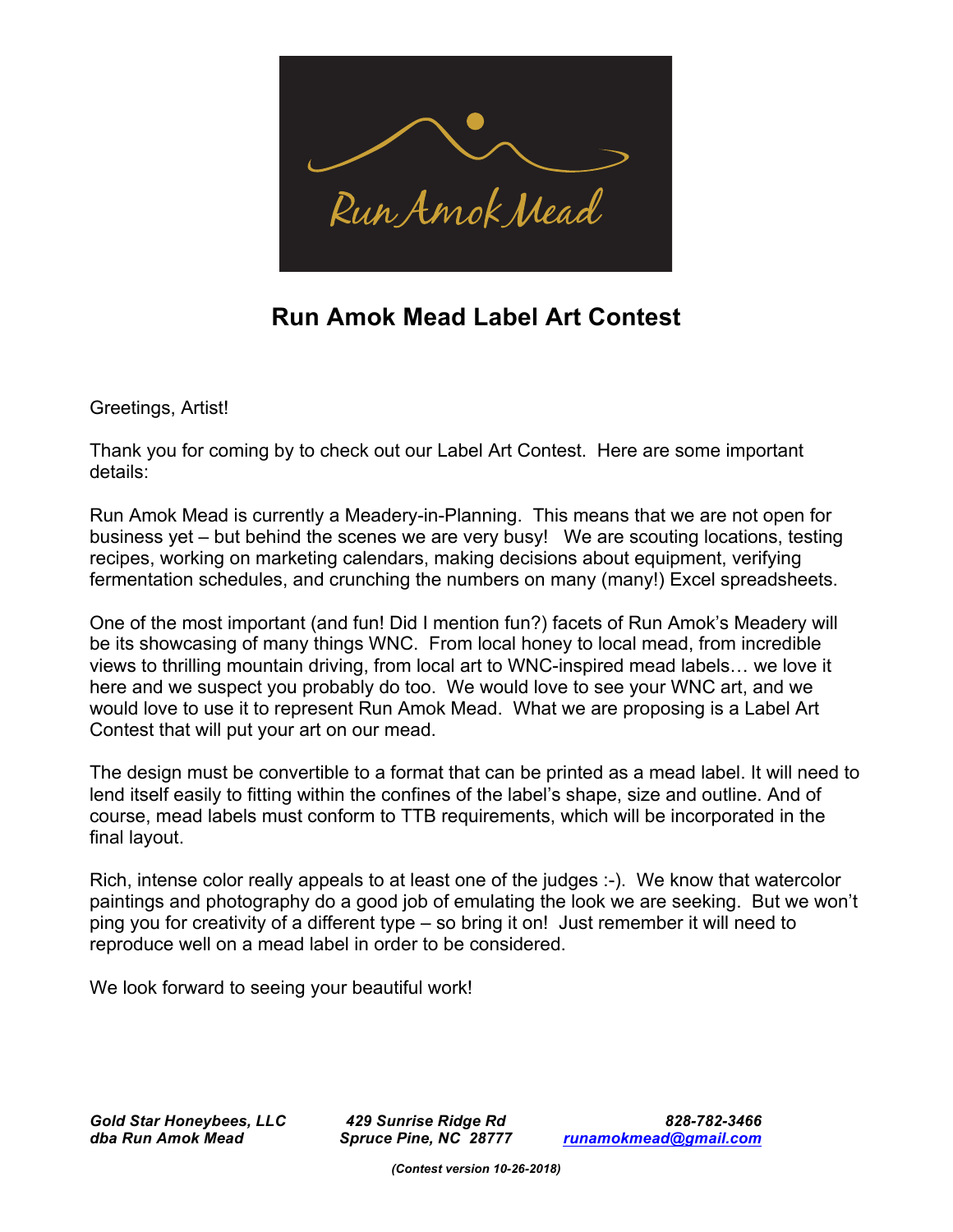## **Run Amok Mead Label Art Contest Guidelines**

1) Eligible Entries are either or both:

- Works by an artist who is a resident of Western North Carolina
- Art that depicts Western North Carolina / The High Country

2) All submissions must be original work, and be of professional quality. Work copied from magazines, artwork created by another artist, or photographs not taken by the artist - are not considered original work.

3) Artists may submit a maximum of 4 entries per year.

4) Entries may be submitted at any time. Run Amok Mead reserves the right to pair entries with the mead of their choice. Due to the nature of fermentation schedules, this means winning entries may not be used in the order in which they were chosen. At the time of acceptance of a preliminary winner, a tentative commitment will be made concerning what mead release the label will be associated with.

5) All entries must be submitted to the address shown on the Contest Entry Form.

6) Artists have two options for sending their submissions. They may:

- Ship the work via USPS to the address on the Contest Entry Form
- Deliver the work (by appointment) to the address on the Contest Entry Form

7) Each individual entry must be accompanied by a copy of the Contest Entry Form.

8) Run Amok Mead has a tentative layout for the final label design (see image below). Winning designs will be incorporated into this layout, which will also conform to all TTB regulations. The winning artist may work with the label team to create the final label design.

9) Run Amok Mead retains the right to approve the final design. When a submission is initially selected, this is known as a preliminary winner. The artist may be asked to make some adjustments that will help to showcase the work in the formats for which it may come to be used. Once the design has been finalized, the winner will be confirmed, and items 10-12 go into effect. If agreement cannot be reached concerning the final design, Run Amok Mead reserves the right to reject the entry and select another design.

10) By selecting the winners of this contest, Run Amok Mead obtains perpetual and exclusive licensing for the use of the selected artwork in all forms and formats. Run Amok Mead may reproduce, in any fashion including multimedia and electronic imaging, all or any portion of the winning design, and may distribute for profit any reproduction of the design on labels, merchandise, and "swag" goods, including but not limited to posters, note cards, post cards, t-shirts, hats.

*Gold Star Honeybees, LLC 429 Sunrise Ridge Rd 828-782-3466 dba Run Amok Mead Spruce Pine, NC 28777 runamokmead@gmail.com*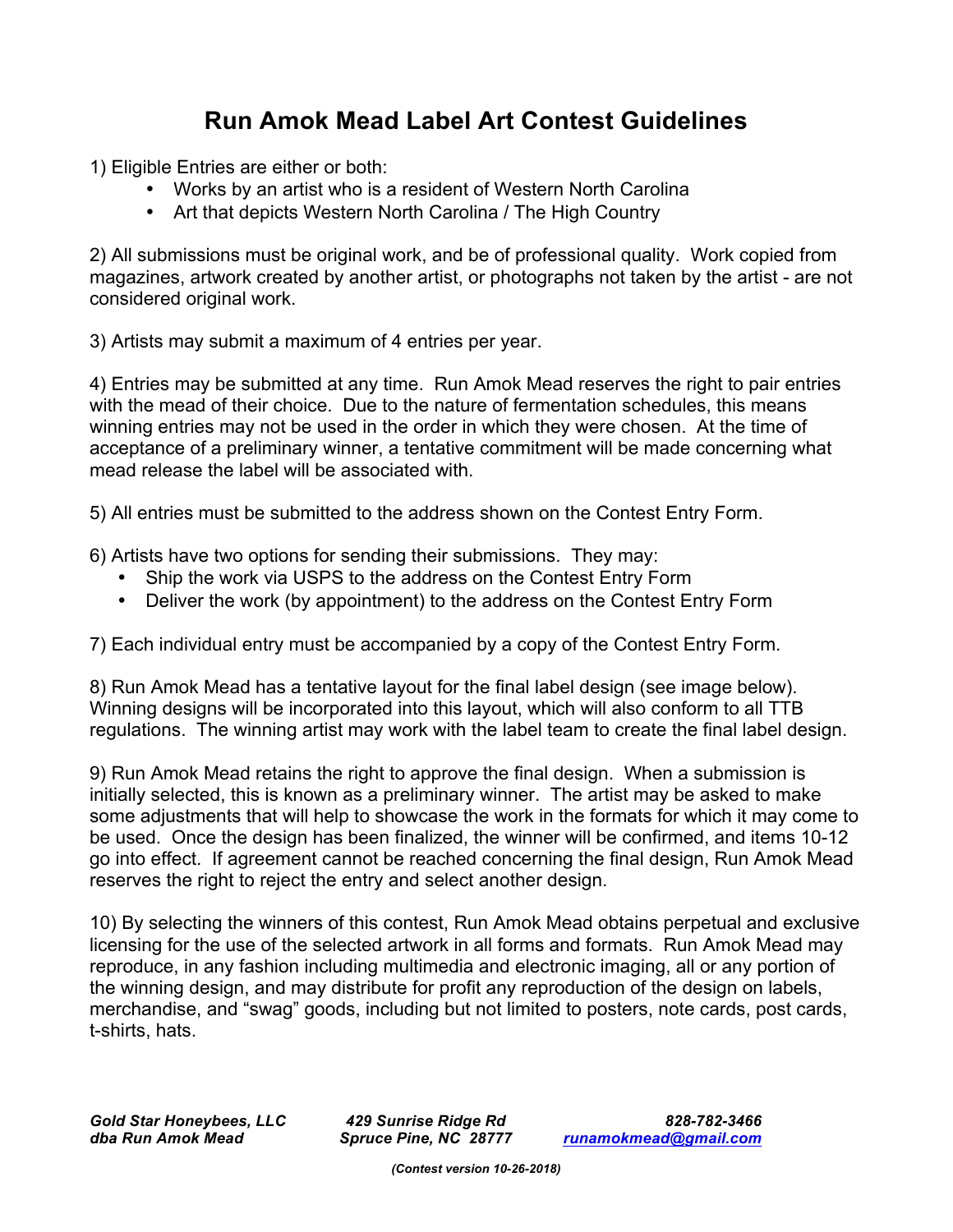11) The confirmed winner will receive:

- A \$250 cash prize, paid at the Mead Release event for the associated mead
- A local press release about the artist, the contest, and selected design
- A blog post by Run Amok Mead showcasing the art and the artist
- A solo exhibit highlighting the label art, as well as other agreed-upon works by the artist. This show will open with a Meet the Artist, Mead Release, and Tasting Event and will be held at a facility of Run Amok Mead's choosing.
- Two bottles of the mead that bears the winning Run Amok Mead label

12) The artist agrees to be present for and participate in a "Meet the Artist" at the Mead Release. Run Amok Mead staff and the artist will work together to coordinate the dates of this event and the show.

13) Artists have two options for retrieving their submissions. They may:

- Include appropriate packaging material and pre-paid postage in their submission, and their works will be mailed back.
- Pick up their work within 14 days of being notified of non-acceptance of the submission.
- Items not picked up by the deadline will become the property of Run Amok Mead.



*Gold Star Honeybees, LLC 429 Sunrise Ridge Rd 828-782-3466 dba Run Amok Mead Spruce Pine, NC 28777 runamokmead@gmail.com*